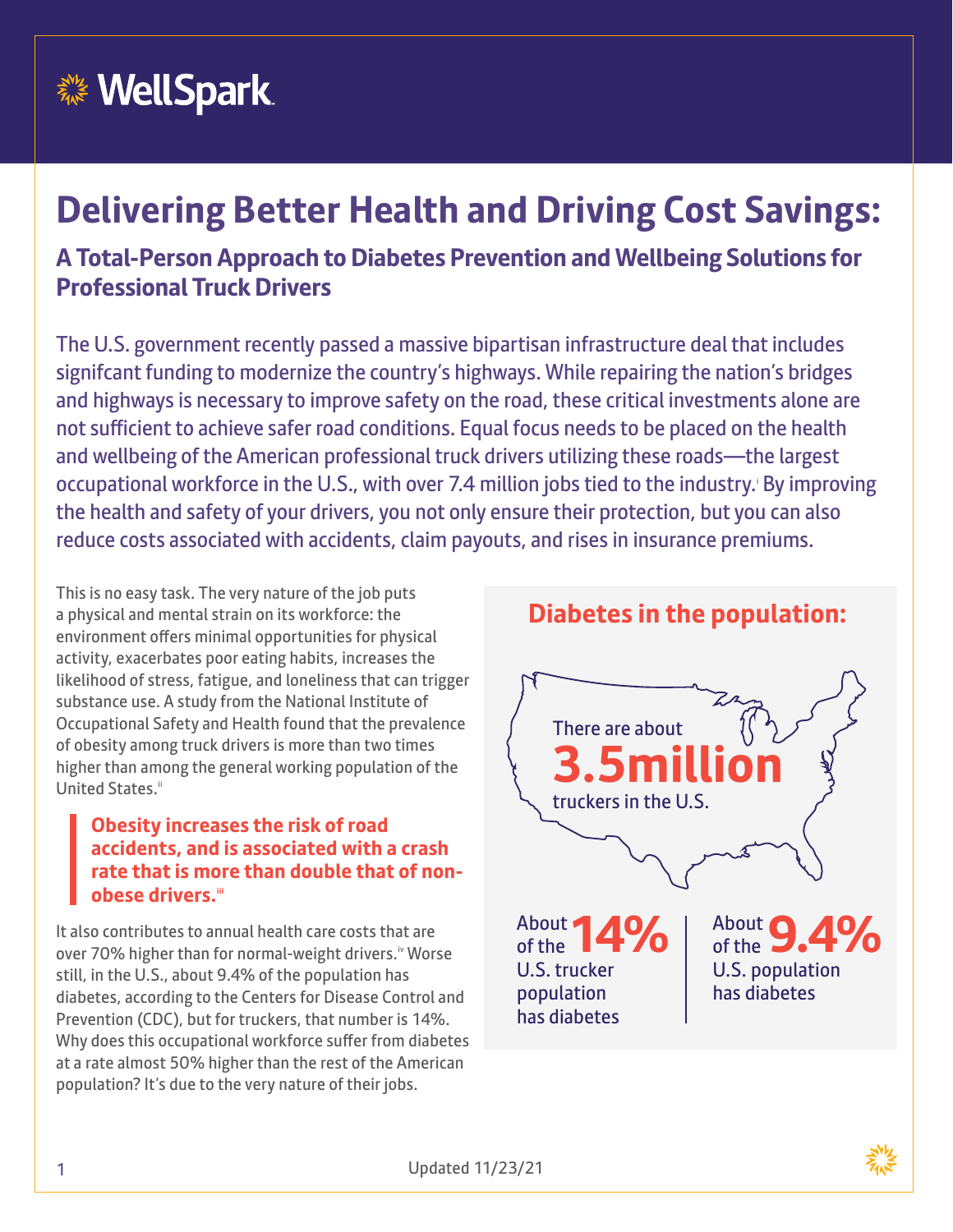#### **Driver Lifestyle and Health Challenges**

The work of a professional truck driver takes place in a range of non-office settings—the truck cab, highway rest areas, warehouses—each of which feature a shortage of healthy food options and opportunities for physical exercise. In addition to having rates of obesity and diabetes at nearly twice the national level, truck drivers are shown to have high levels of physical inactivity, sedentary behavior, and insufficient nutritional intake. These factors may contribute to elevated rates of hypertension, high cholesterol, and high blood glucose seen in the truck driver population.<sup>vi</sup>

Beyond a challenging environment for maintaining proper diet and exercise, these non-office settings are relatively lacking in opportunities for human interaction and engagement. Truck drivers are often expected to spend days or weeks at a time away from family and friends. As a result, social isolation is common in this occupation, contributing to diminished health, including loneliness and depression. While away, drivers find themselves sleeping at rest areas, truck stops, or alone in roadside motels.

**The occupational stress resulting from persistent delivery-related time pressures and the limited social support felt by truck drivers working in isolation contribute to significant psychological stress and sleep deprivation levels.**vii

Stimulants, alcohol, and drugs (both illicit and prescribed) are often used as coping mechanisms; binge drinking behavior is reported in almost 20% of truck drivers, viii and the population is two times more likely to smoke cigarettes than the average U.S. adult. $\mathbb{R}^k$ 

By themselves, these adverse lifestyle behaviors and health conditions pose serious health risks and expenses, but they also represent risk factors for developing serious chronic diseases, such as type 2 diabetes and its precursor, prediabetes.

#### **The Cost of Diabetes**

Over 84 million Americans have prediabetes, defined as higher-than-normal blood glucose that is not sufficiently high enough to be diagnosed as diabetes, but which raises their short-term absolute risk of developing type 2 diabetes by five- to sixfold. The cost of diabetes care is enormous: the average annual medical expense for a diabetic is over \$16,750—more than twice the amount for an individual without diabetes. $x$ <sup>i</sup>

#### **Average cost of healthcare:**



In the professional truck driving population, approximately one-third of commercial motor vehicle drivers have been diagnosed with diabetes, and an additional one-third of drivers are symptomatic of prediabetes.<sup>xii</sup> Like other chronic diseases, these conditions impact a driver's health and ability to continue in the profession safely. As drivers need to regularly pass medical examinations in order to keep their commercial driver's license (CDL), maintaining a healthy weight and blood glucose levels becomes even more critical.

#### **The Business Impact on Fleets**

The health, financial, and professional consequences that stem from these issues only stand to compound the challenges fleets face in recruiting and retaining talent. Even though truck drivers in the commercial transportation industry constitute one of the largest occupational groups in the U.S., the potential labor pool is constrained by an aging workforce, driver shortages, and high turnover rates.

Over half the current driver population is comprised of white men between the ages of 35 and 54, a demographic group that will shrink by approximately

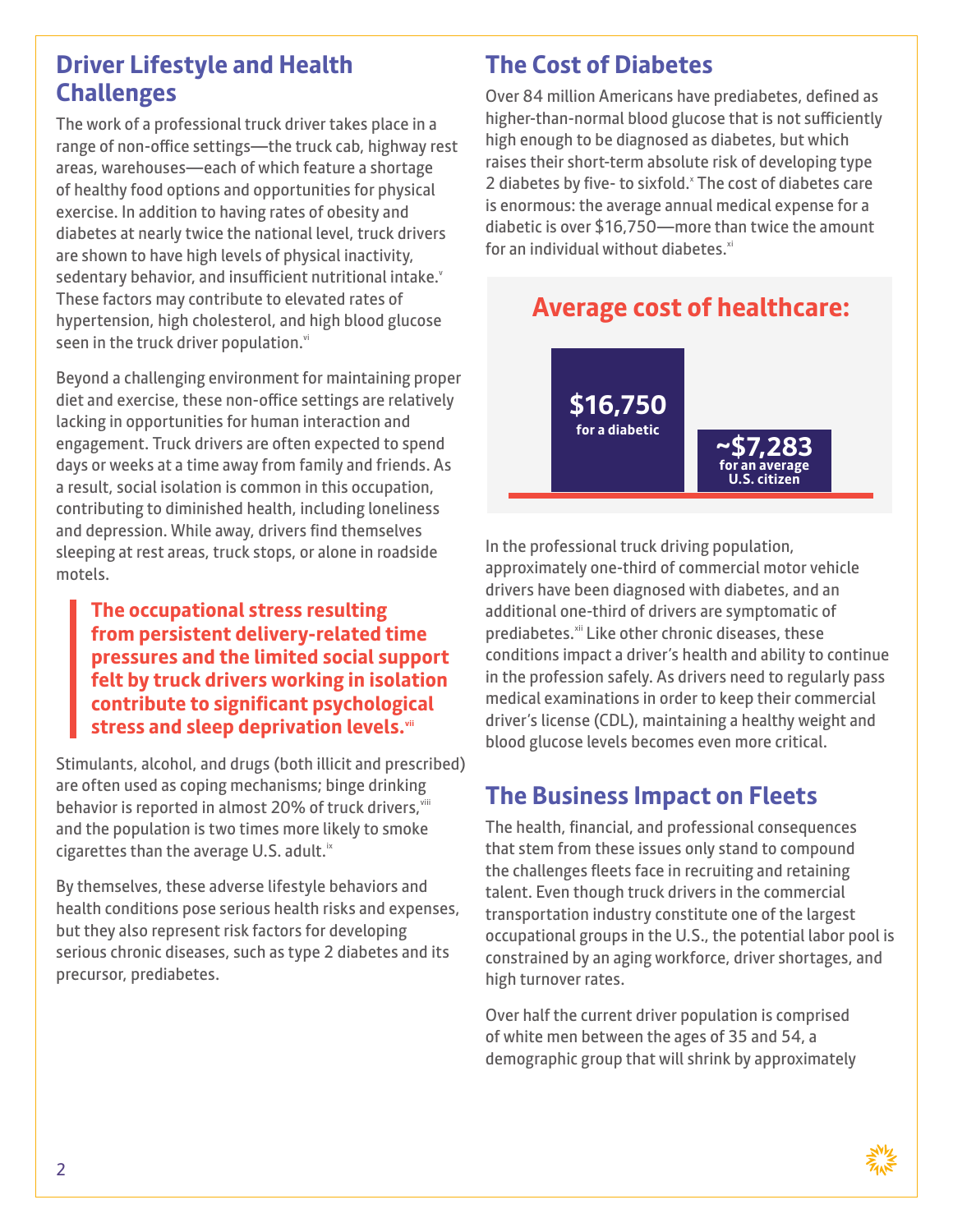3 million individuals over the next decade.<sup>xiii</sup> Furthermore, the growth rate of the country's labor force as a whole is projected to fall from 1.4% per year to .5% per year over this same period.<sup>xiv</sup>

**Life expectancies of truck drivers are estimated to be 16 years shorter than that of the average American worker, and health issues can accelerate a path to involuntary retirement if drivers cannot meet the physical requirements necessary to maintain their CDL.xv** 

In 2017, there were 98,000 fewer drivers than available job opportunities, and this shortage is projected to balloon to 160,000 drivers by 2028.<sup>xvi</sup> With driver demand significantly outpacing driver supply, fleets find themselves in fierce competition with one another to offer increasingly generous compensation packages in the hope of attracting drivers. Average starting bonuses have increased by almost 20% in recent years, but driver turnover continues to plague the industry.<sup>xvii</sup> Nearly 40% of new drivers quit within their first 90 days, and the driver turnover rate in the fall of 2020 was found to be 74% and 92% for small and large fleets, respectively.<sup>xviii</sup>

The turnover-associated expenses facing fleets are considerable. The average cost of driver turnover is estimated to be between \$8,200 and \$11,500 per driver, which includes recruitment advertising expenses, idle equipment costs, lost profit, drug testing, background checks, and new hire orientation.<sup>xix</sup> The Department of Labor has estimated that the combination of labor turnover and absenteeism represents approximately 25 percent of a trucking company's total budget for the year.xx

Poor truck driver health has a direct impact on a range of important metrics—healthcare-related costs, productivity, and road safety for both truck drivers and the motoring public more generally—underscoring the importance for fleets of all sizes to promote the health and wellbeing of their employees. The question becomes—how best to overcome the profession's inherent barriers to health and achieve lasting results for America's professional drivers?

#### **Health Promotion and Chronic Disease Intervention Through Lifestyle Change**

While efforts to combat the crisis of chronic disease in both the truck driver profession specifically and the general population as a whole have not yielded significant progress over the past 30 years, xxi, xxii several organizations are leading the charge to make improved health more attainable. Within the trucking industry, trade organizations like the American Trucking Association (ATA) have shone a spotlight on the importance of driver health and made resources available for professional fleets and their drivers to achieve these goals. In society more broadly, the advent of the National Diabetes Prevention Program (National DPP) established by the Centers for Disease Control (CDC) has the potential to make the biggest impact in improving health and reducing the risk of type 2 diabetes.

The National DPP lifestyle change program is an evidence-based program focused on helping participants make positive lifestyle changes such as eating healthier, reducing stress, and getting more physical activity. The National DPP is a year-long program that encourages realistic lifestyle changes to prevent type 2 diabetes through diet and exercise, and it was developed based on a number of studies demonstrating that a 5-7% reduction in bodyweight can help lower the risk of developing type 2 diabetes by 58% in adults with prediabetes.<sup>xiii</sup>

#### **Weight reduction**

**5-7%**  reduction in bodyweight can help lower the risk of developing type 2 diabetes by

**58%**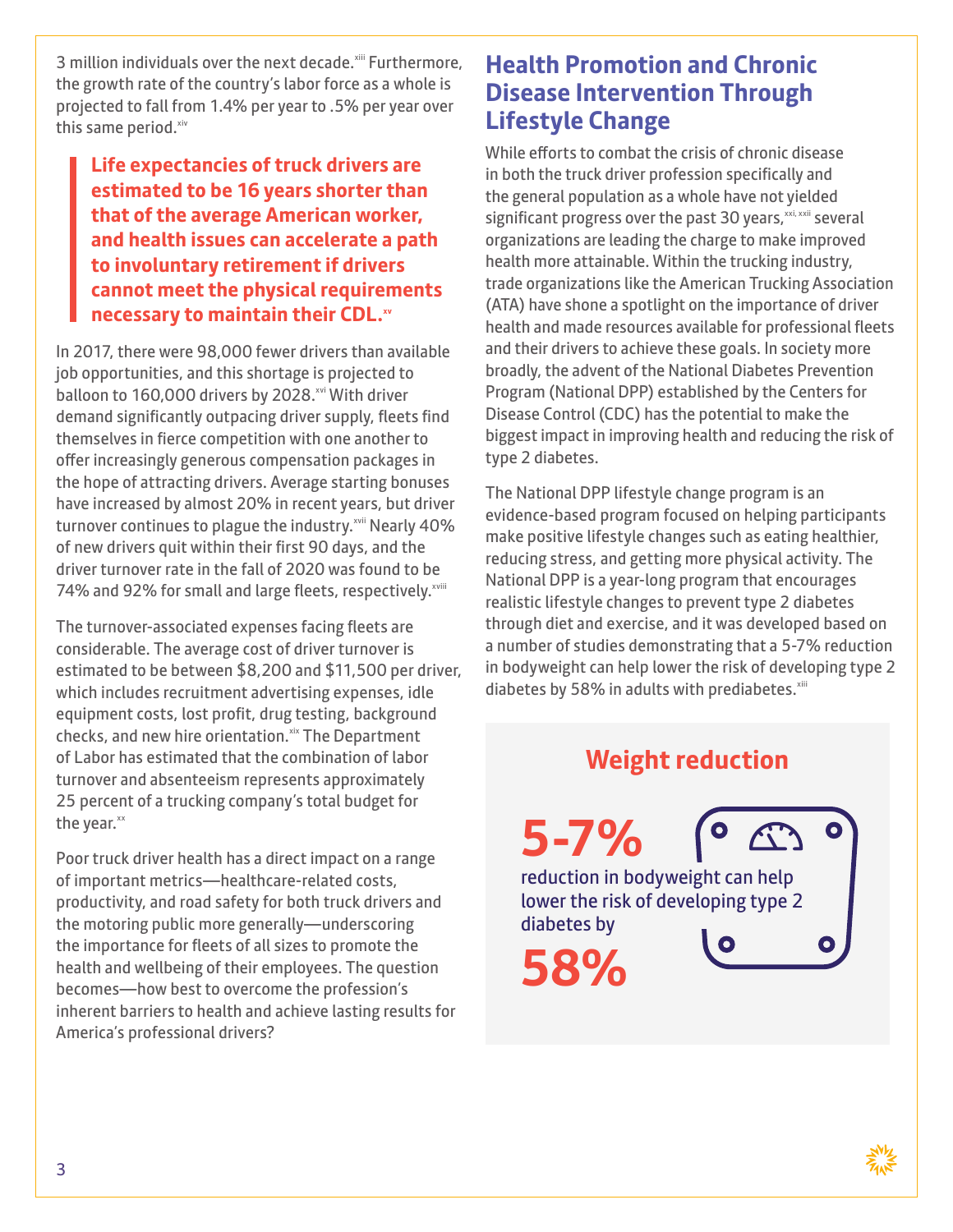Making meaningful modifications to lifestyle behaviors can be difficult in a modern, fast-paced world where professional and personal commitments leave little time for recreational exercise and in which the dietary landscape is dominated by highly processed, high sugar, high-calorie items. It becomes even more of a challenge for hard-to-reach, medically underserved employee populations like professional truck drivers, whose lives on the road may lack the support structures and scheduling consistency that provide a foundation from which to make enduring change.

#### **How WellSpark Designed a Custom-Tailored Solution to Work with Drivers**

Traditional disease prevention benefit strategies and standard off-the-shelf point solutions have historically been created with office-based employees in mind and often fail to generate results for a largely disparate labor force of lone drivers working on the road.<sup>xxiv</sup> WellSpark's Occupational Diabetes Prevention Program is one-of-a kind in its approach to engaging participants. Using its CDC-certified digital DPP as a foundation, WellSpark has customized a program that accounts for the lifestyle, demands, needs, and personal experiences of the transportation industry workforce—from truck drivers, office staff and diesel technicians, to warehouse personnel safety managers and more.

WellSpark's comprehensive disease prevention solution is a 12-month live and on-demand, lifestyle change program that combines behavioral science with personalized support to help participants build healthy habits that can last a lifetime. To assist in raising awareness of the DPP offering within your fleet and helping interested parties register, our team is available to guide individuals through every step of the eligibility and enrollment process. The program includes an introductory "Session 0," followed by 26 additional sessions and concludes with a celebratory "Maintenance Session." A range of digital media including on-demand video and podcasts—enables participants to learn strategies tailored to the needs of professional truck drivers and allows them to take part in knowledge checks, challenges, and quizzes that reinforce what they've learned. Participants gain true-to-life, practical tools and skills that drive the modest weight loss

#### **The program includes**







An introductory Session 0

Followed by 26 live and ondemand sessions Concludes with a celebratory Maintenance Session

### **A range of digital media**





On-demand video Podcasts

Participants learn strategies tailored to professional truck drivers and take part in knowledge checks, challenges, and quizzes to reinforce what they've learned.

**Participants gain true-to-life, practical tools and skills** that drive the modest weight loss and increased physical activity goals of a DPP. These tools include **guidance on eating, activity, sleep, and stress**, which can be put into practice on the road and at home.

and increased physical activity goals of a DPP. These tools include guidance on eating, activity, sleep, and stress, which can be put into practice on the road and at home.

Importantly, drivers can access program materials wherever they are—whether on the road, at a truck stop, or at home—keeping safety and on-time delivery top of mind. Drivers can access live sessions online with certified instructors in a group-based learning model or participate in on-demand make-up sessions with regional time zone accommodations. Participants are matched into peer groups for encouragement and healthy competition, with goal-setting tools and a community message board to foster further engagement and peer connection. All of this leads to long-term behavior modification and improved lifestyle within their personal and professional worlds.

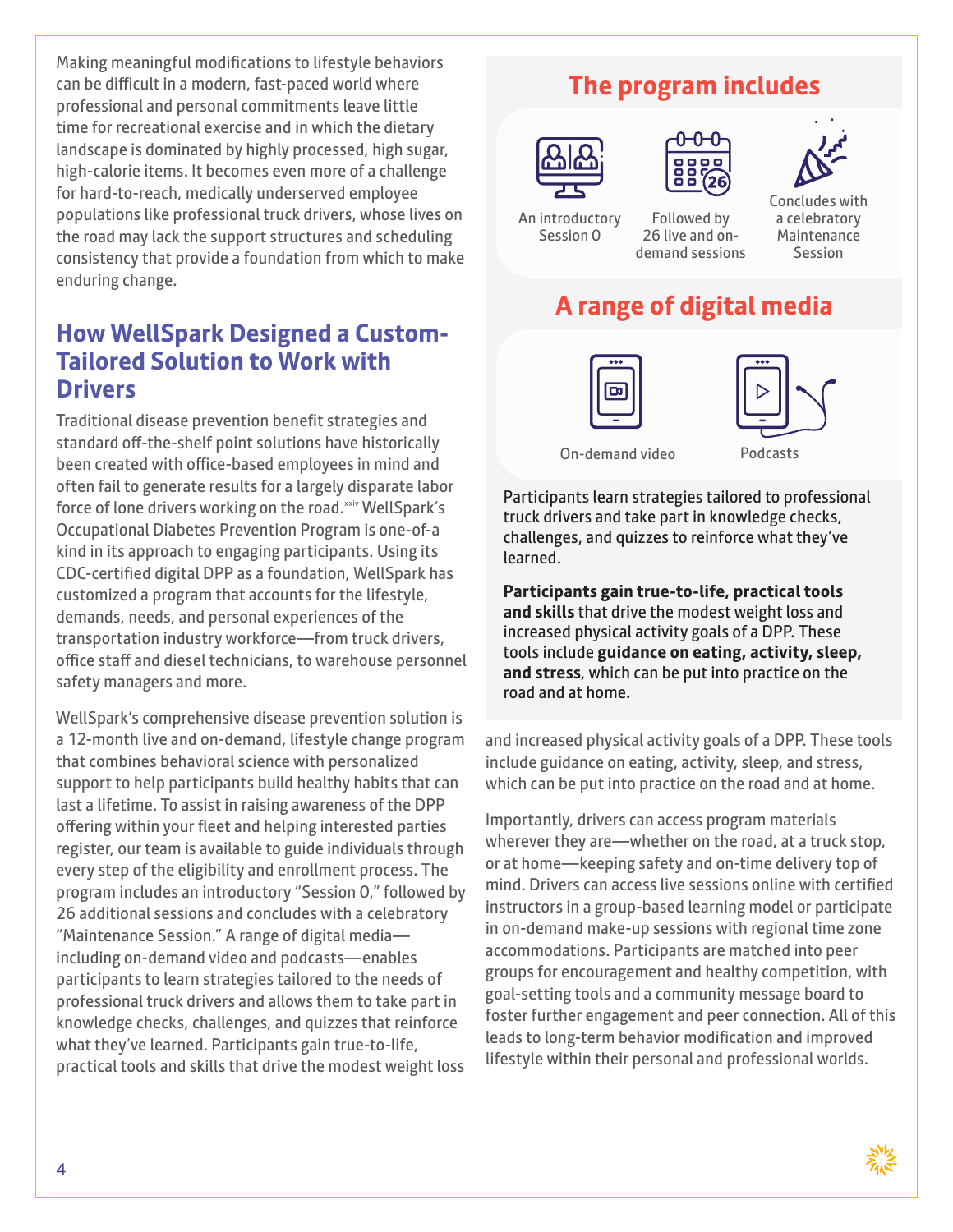What further sets WellSpark's Digital DPP apart is personalization and individual engagement. WellSpark has Certified Diabetes Educators and Health Coaches on staff who take the time to get to know each participant and develop customized strategies that reflect drivers' lifestyles and unique environments. These health educators and coaches form real relationships, one driver at a time, to generate camaraderie and foster a sense of accountability among the driver population. This differentiator provides individuals the emotional support necessary to stay on the right path to better health, and it is particularly important given drivers' common experiences of social isolation while on the job. Conversely, it is precisely this human connection that is lacking in similar sounding offerings that rely solely on digital interactions to generate trust and commitment on the part of the participant. It is the emotional support that helps.

In sum, WellSpark's approach to driver wellbeing helps participants build healthy habits that can last a lifetime, which translates into meaningful results: WellSpark's DPP has been recognized as exceeding national averages of traditional CDC Programs for hard-to-reach professions across a range of important metrics, including increased physical activity, average weight loss, and reduced A1c levels. Participants also experienced a decline in both blood pressure and cholesterol.

Working with WellSpark, fleets are positioned to tackle prediabetes as part of a larger strategy to promote driver wellbeing and provide actionable solutions to the unique health challenges and related costs facing the transportation industry. WellSpark is dedicated to improving the health and wellness of the transportation industry—one fleet and one driver at a time—for the long-haul.